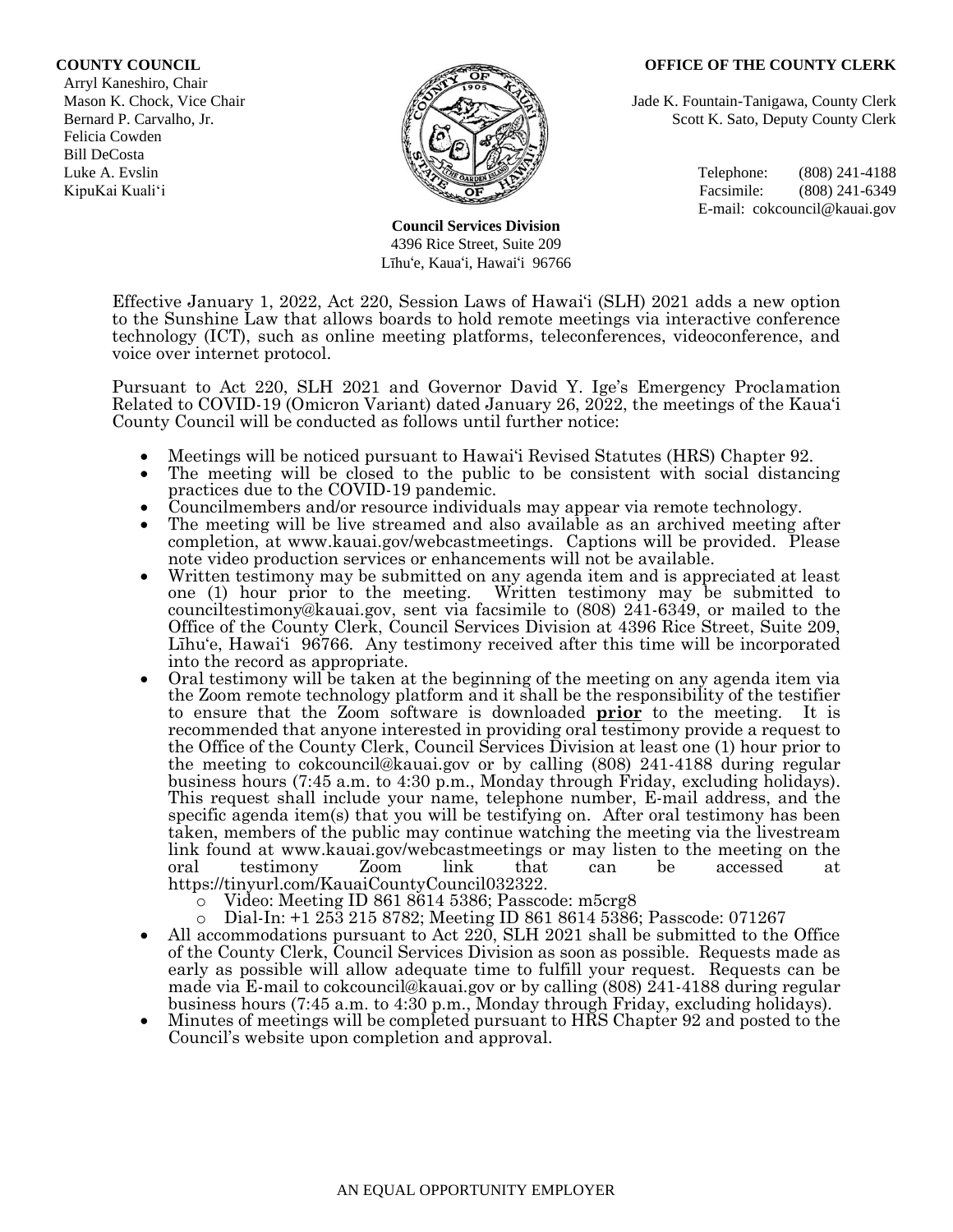# **COMMITTEE MEETING NOTICE AND AGENDA WEDNESDAY, MARCH 23, 2022 8:30 A.M. OR SOON THEREAFTER** COUNCIL CHAMBERS

HISTORIC COUNTY BUILDING 4396 RICE STREET, SUITE 201 LĪHU'E, KAUA'I, HAWAI'I 96766

### **A. PARKS & RECREATION / TRANSPORTATION COMMITTEE**

1. Minutes of the March 9, 2022 Parks & Recreation / Transportation Committee Meeting.

### **B. PLANNING COMMITTEE**

1. Minutes of the March 9, 2022 Planning Committee Meeting.

### **C. HOUSING & INTERGOVERNMENTAL RELATIONS COMMITTEE**

1. Minutes of the March 9, 2022 Housing & Intergovernmental Relations Committee Meeting.

## **D. COMMITTEE OF THE WHOLE**

1. [Bill No. 2844](https://kauai.granicus.com/MetaViewer.php?meta_id=157639) A BILL FOR AN ORDINANCE AMENDING CHAPTER 5, ARTICLE 4, KAUA'I COUNTY CODE 1987, AS AMENDED, RELATING TO COUNTY TRANSIENT ACCOMMODATIONS TAX *(Public Hearing held on March 9, 2022)*

E. EXECUTIVE SESSION: *Pursuant to Hawai'i Revised Statutes (HRS) §92-7(a), the Council may, when deemed necessary, hold an Executive Session on any agenda item without written public notice if the Executive Session was not anticipated in advance. Any such Executive Session shall be held pursuant to HRS §92-4 and shall be limited to those items described in HRS §92-5(a). (Confidential reports on file at the Office of the County Attorney and/or the Office of the County Clerk. Discussions held in Executive Session are closed to the public.)*